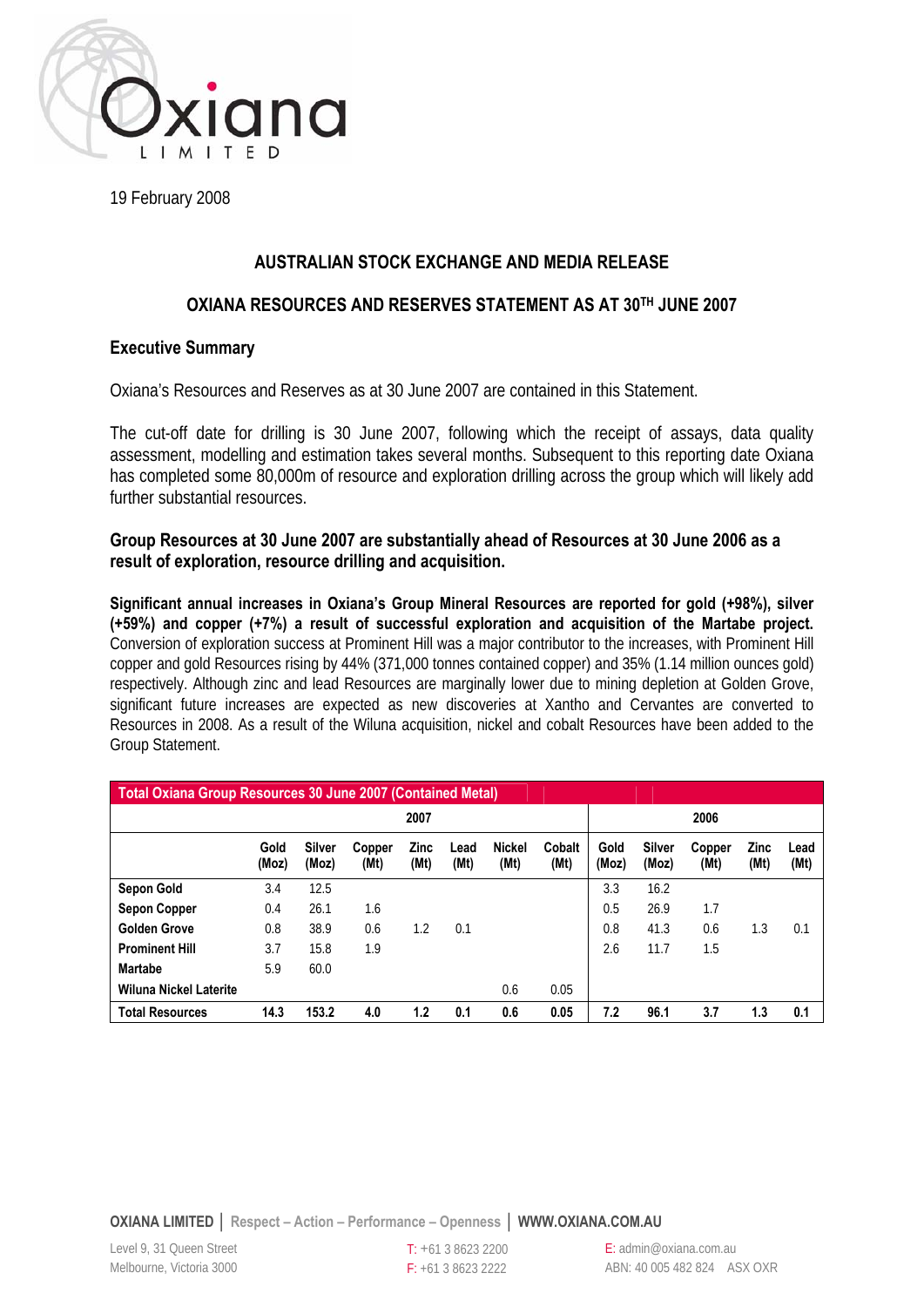**Oxiana Group Ore Reserves increased by 2.16 million ounces of gold (114%), 26.9 million ounces of silver (106%), 15 kt of copper (1%) and decreased by 41 kt of zinc (6%) and 4 kt of lead (6%) over Group Ore Reserves (contained metal) as at June 30, 2006.** 

| Total Oxiana Group Ore Reserves 30 June 2007 (Contained<br>Metal) |               |                        |                |                     |              |               |                        |                |                     |              |
|-------------------------------------------------------------------|---------------|------------------------|----------------|---------------------|--------------|---------------|------------------------|----------------|---------------------|--------------|
|                                                                   |               |                        | 2007           |                     |              |               |                        | 2006           |                     |              |
|                                                                   | Gold<br>(Moz) | <b>Silver</b><br>(Moz) | Copper<br>(Mt) | <b>Zinc</b><br>(Mt) | Lead<br>(Mt) | Gold<br>(Moz) | <b>Silver</b><br>(Moz) | Copper<br>(Mt) | <b>Zinc</b><br>(Mt) | Lead<br>(Mt) |
| <b>Sepon Gold</b>                                                 | 0.20          | 0.35                   |                |                     |              | 0.27          | 1.33                   |                |                     |              |
| <b>Sepon Copper</b>                                               |               |                        | 0.79           |                     |              |               |                        | 0.77           |                     |              |
| <b>Golden Grove</b>                                               | 0.30          | 14.62                  | 0.19           | 0.61                | 0.07         | 0.33          | 16.82                  | 0.19           | 0.65                | 0.07         |
| <b>Prominent Hill</b>                                             | 1.29          | 7.06                   | 0.88           |                     |              | 1.30          | 7.13                   | 0.89           |                     |              |
| <b>Martabe</b>                                                    | 2.26          | 30.14                  |                |                     |              |               |                        |                |                     |              |
| <b>Total Reserves</b>                                             | 4.05          | 52.17                  | 1.86           | 0.61                | 0.07         | 1.89          | 25.29                  | 1.85           | 0.65                | 0.07         |

The Statement attached provides full details of the Oxiana's Group Resources and Reserves which will be included in the Annual Report and summarised in the Oxiana Review to be released in mid-March 2008. The Oxiana Group Resources and Reserves should be read in conjunction with the detailed Mineral Resource and Reserve Explanatory Notes available on Oxiana's website at http://www.oxiana.com.au/ReservesResources.asp. Drilling subsequent to this Statement at Sepon, Golden Grove and Prominent Hill is expected to add to the Group Resource and Reserve base in 2008.

#### **Resources**

#### **Updated Prominent Hill Resources increased significantly as a result of exploration and resource development drilling success and are now estimated to contain 1.85Mt of contained copper (+44%) and 3.7Moz of gold (+35%).**

Mineral Resources introduced through the acquisition of Agincourt Resources Limited and the Martabe project added 5.93 million ounces of gold and 60 million ounces of silver to Group Resources. The statement includes 150,000 ounces of Inferred Resource added to the Pelangi (Barani) deposit since acquisition.

Sepon gold Resources stand at 3.8 million ounces of contained gold with additions to primary deposits offsetting slight reductions in oxide and partial oxide gold Resources. Sepon gold Resources increased by 3%. Sepon copper Resources declined by 88,400 tonnes of contained copper mainly due to mining depletion. Reductions arising from definition drilling and re-estimation of the Thengkham South and Khanong deposits were balanced by additions at Thengkham North and the conversion of Pha Bing exploration results to Resources. Contained silver Resources for the Sepon deposits fell by 4.5 million ounces due to mining depletion and definition drilling and reestimation at the Khanong, Thengkham South, Nalou and Discovery deposits.

Golden Grove Resources in total are comparable with previous estimates where an increase in primary zinc and copper Resources offset reductions from mining depletion. Added tonnes were at slightly lower grade resulting in a marginal net reduction in contained metal. Significant increases in Resources are anticipated as the recent discoveries at Xantho and Cervantes are converted to Resources in early 2008.

Resources added from the Wiluna nickel laterite deposit acquired with the Agincourt acquisition extend the Group Resource holdings into nickel and cobalt with 620,000 tonnes of contained nickel and 47,000 tonnes of contained cobalt.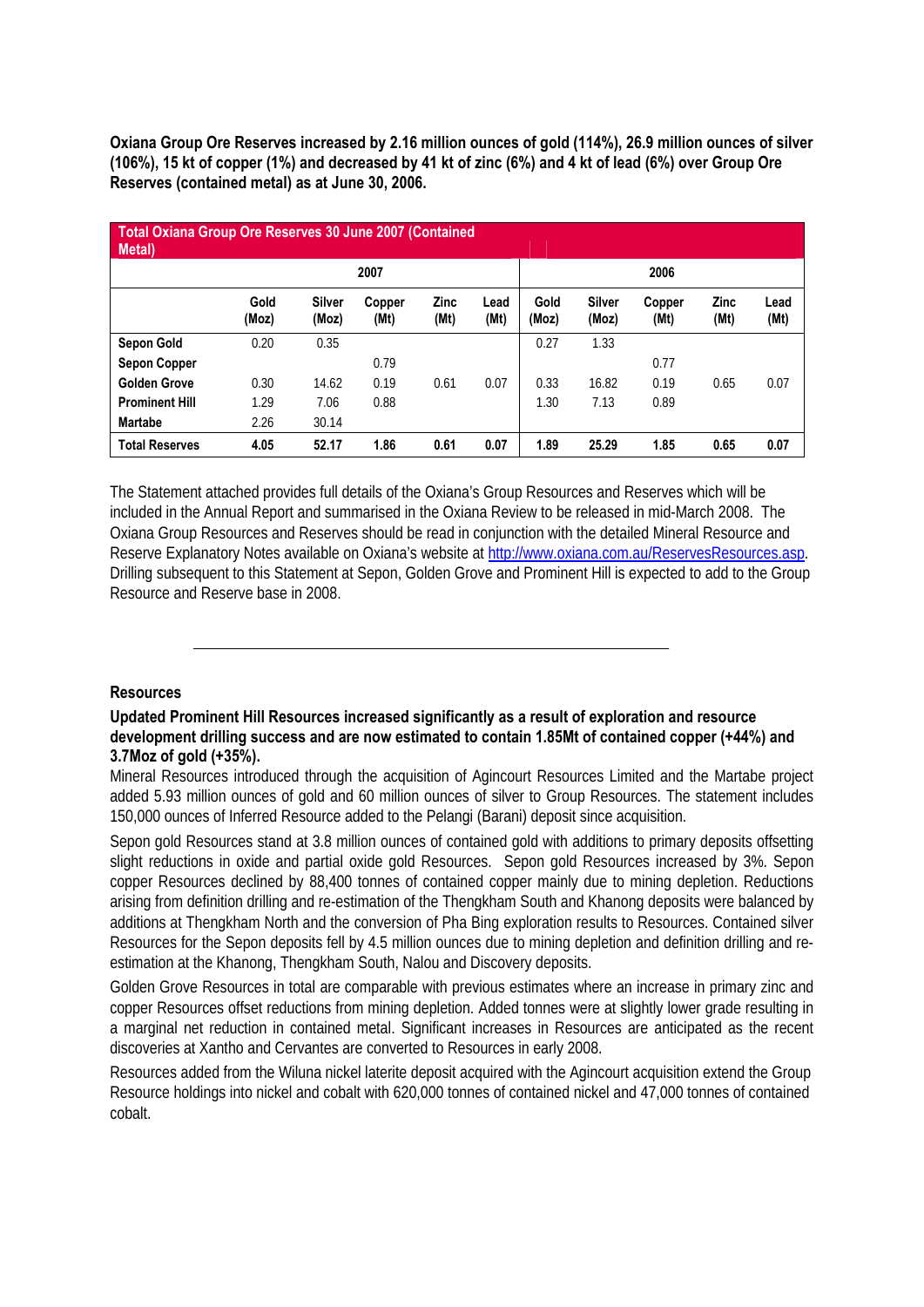### **Reserves**

**In the 12 months to June 2007, Group gold and silver Ore Reserves increased substantially, primarily due to the addition of Reserves at Martabe. Group copper Reserves increased slightly, with depletion at Golden Grove and Sepon (Khanong) offset by the inclusion of an initial Reserve for the Thengkham North deposit at Sepon. Zinc and Lead Reserves at Golden Grove decreased slightly (6%).** 

At Sepon, oxide gold Reserves reduced to 197,000 ounces due to depletion. Sepon contained copper Reserves increased by 20,000 tonnes with the inclusion of Thengkham North (89,000 tonnes) exceeding depletion from mining at Khanong (69,000 tonnes). Sepon contained copper Reserves at June 2007 totalled 786,000 tonnes.

At Golden Grove, contained copper Reserves increased slightly (+4,000 tonnes). Contained zinc Reserves decreased by 41,000 tonnes despite depletion due to mining of 143,000 tonnes. The contained metal in Ore Reserves at Golden Grove was 194,000 tonnes of copper, 605,000 tonnes of zinc, 66,000 tonnes of lead, 298,000 ounces of gold and 14.6 million ounces of silver.

Prominent Hill Reserves have been updated and are essentially unchanged, containing 833,000 tonnes of copper, 1.3 million ounces of gold and 7.1 million ounces of silver. New Resources at Prominent Hill are Inferred and as such are not of sufficient confidence for Reserve conversion at this time.

Martabe is included in the Group Ore Reserves for the first time and contributes significantly to the overall increase in gold and silver Reserves adding 2.3 million ounces of gold and 30.1 million ounces of silver from the Purnama deposit only.

### **2008 Resource and Reserve Development Program**

Drilling subsequent to this 30 June 2007 Statement at Prominent Hill, Martabe, Sepon and Golden Grove is likely to increase Resources and Reserves in 2008.

Prominent Hill Resources and Reserves are expected to continue to increase during 2008 based on the strategic drilling and assessment of recently discovered mineralisation and current Resources.

Recent encouraging exploration results intersected east (120m at 1.5% Cu, 0.6g/t Au) and west (50m at 1.8% Cu, 0.6g/t Au) of the existing pit are being targeted for additional Resources that are accessible both from open pit and underground.

Resource development drilling will upgrade the confidence of current Resources beneath the open pit and define deeper Resources to approximately 1,200m below surface. Studies assessing underground mining potential are continuing and will draw significantly from the drilling results as they become available throughout 2008.

The Sepon Resource and Reserve program for 2008 will focus on additional discovery and the rapid conversion of these discoveries to Resources and Reserves.

At Sepon, oxide gold mineralisation with potential to increase Resources and Reserves has been identified at several exploration prospects, which, along with new discoveries, will continue to be assessed and rapidly evaluated during 2008. Intensive drilling continues at the Houay Yeng prospect to extend and fully define this recently discovered oxide gold deposit. Exploration and Resource delineation drilling of targets generated through detailed technical studies completed in 2007 aims to significantly expand the current 2.2Moz Primary gold Resource inventory. Potential for a new primary gold deposit has been outlined down dip of the Discovery deposit and this will be subject to further assessment.

The Sepon copper Resource development program for 2008 is focussed on fully delineating the Thengkham South and Pha Bing deposits supporting the approved copper expansion plans. Ongoing exploration drilling will continue to evaluate supergene leachable copper targets recently identified at the Thengkham East and Nampa prospects and also assess the primary copper Resource potential of the district. Highly encouraging primary copper intercepts such as those outlined at Thengkham South and Nampa will be rapidly evaluated and progressed to Resource status as required.

Significant increases in Resources are expected at Golden Grove as the recent discoveries at Xantho and Cervantes are converted to Resources. Drilling of these deposits was completed in early 2008 and resource evaluation has commenced. The Batavia Zinc, Batavia Copper and upper Cervantes mineralisation at the Scuddles mine will be the target of intensive underground drilling during 2008 and is expected to lead to further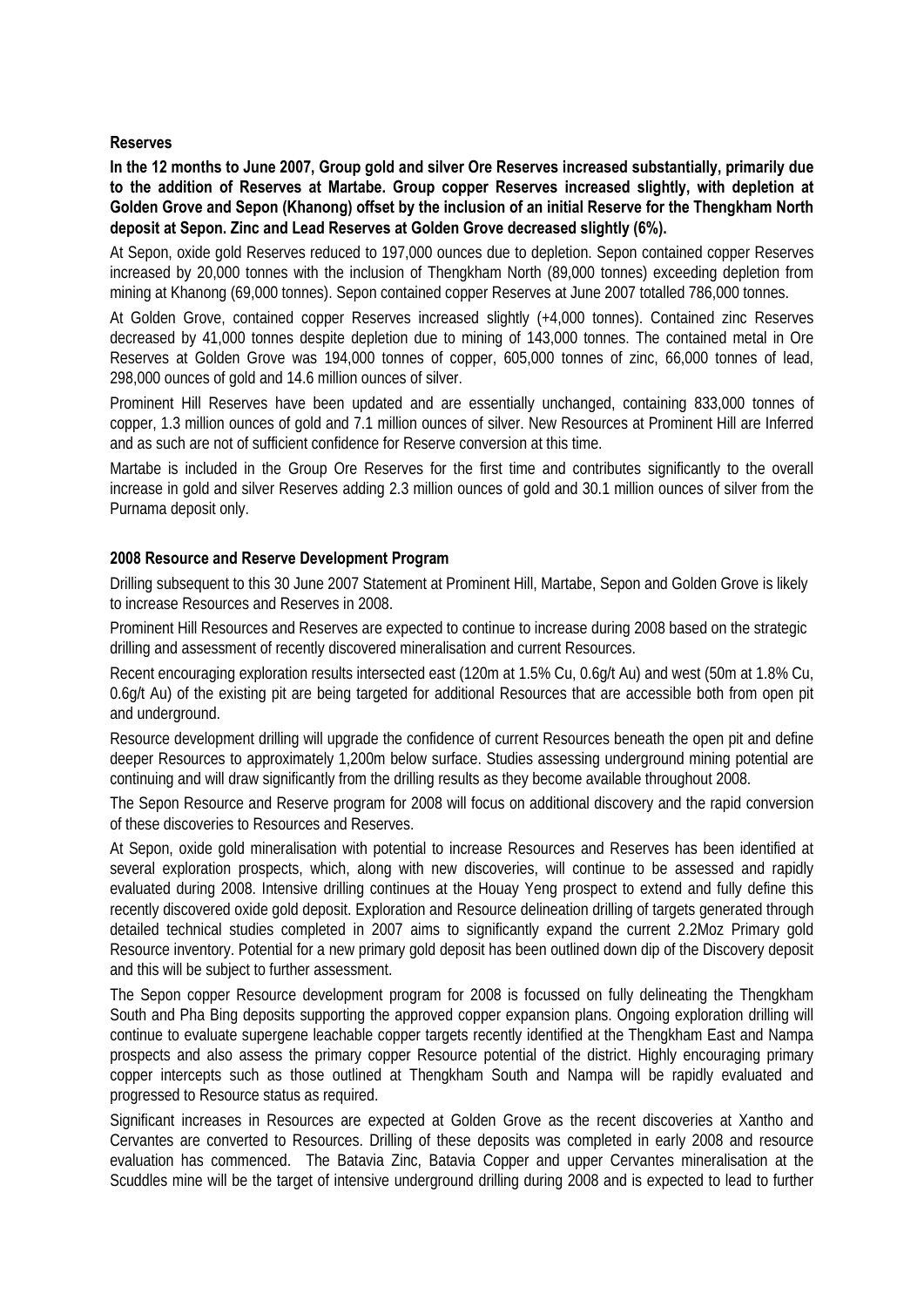Resource additions and classification upgrades. Definition and extensional drilling will be undertaken for the Gossan Hill oxide copper and gold Resources aimed at upgrading and expanding these Resources and Reserves.

The Wiluna nickel laterite project will advance in 2008 with a scoping study with a program of Resource definition drilling and metallurgical test work planned.

Further intensive exploration and Resource development drilling will also continue to evaluate the Company's exploration portfolio across seven countries.

Owen L Hegarty Managing Director

Mineral Resources and Ore Reserves as at 30 June 2007 are presented in the attached tables.

The above summary of the Oxiana Group Resources and Reserves should be read in conjunction with the detailed 2007 Mineral Resource and Reserve Explanatory Notes available on Oxiana's website at http://www.oxiana.com.au/ReservesResources.asp.

Within this statement references to Group Resources and exploration results have been approved for release by Mr A. Manini BSc(Hons), FAusIMM and Mr J Broome BApp.Sc(Hons), MSc, MAIG for, and Mr Peter Balka BEng (Mining), MAusIMM for Group Reserves. Mr Manini, Mr Broome and Mr Balka are full time employees of Oxiana Limited and are Competent Persons as defined by the JORC Code (2004). Mr Manini, Mr Broome and Mr Balka have consented to the inclusion of the material in the form and context in which it appears.

Investor enquiries: Richard Hedstrom Media enquiries: Natalie Worley +61 3 8623 2200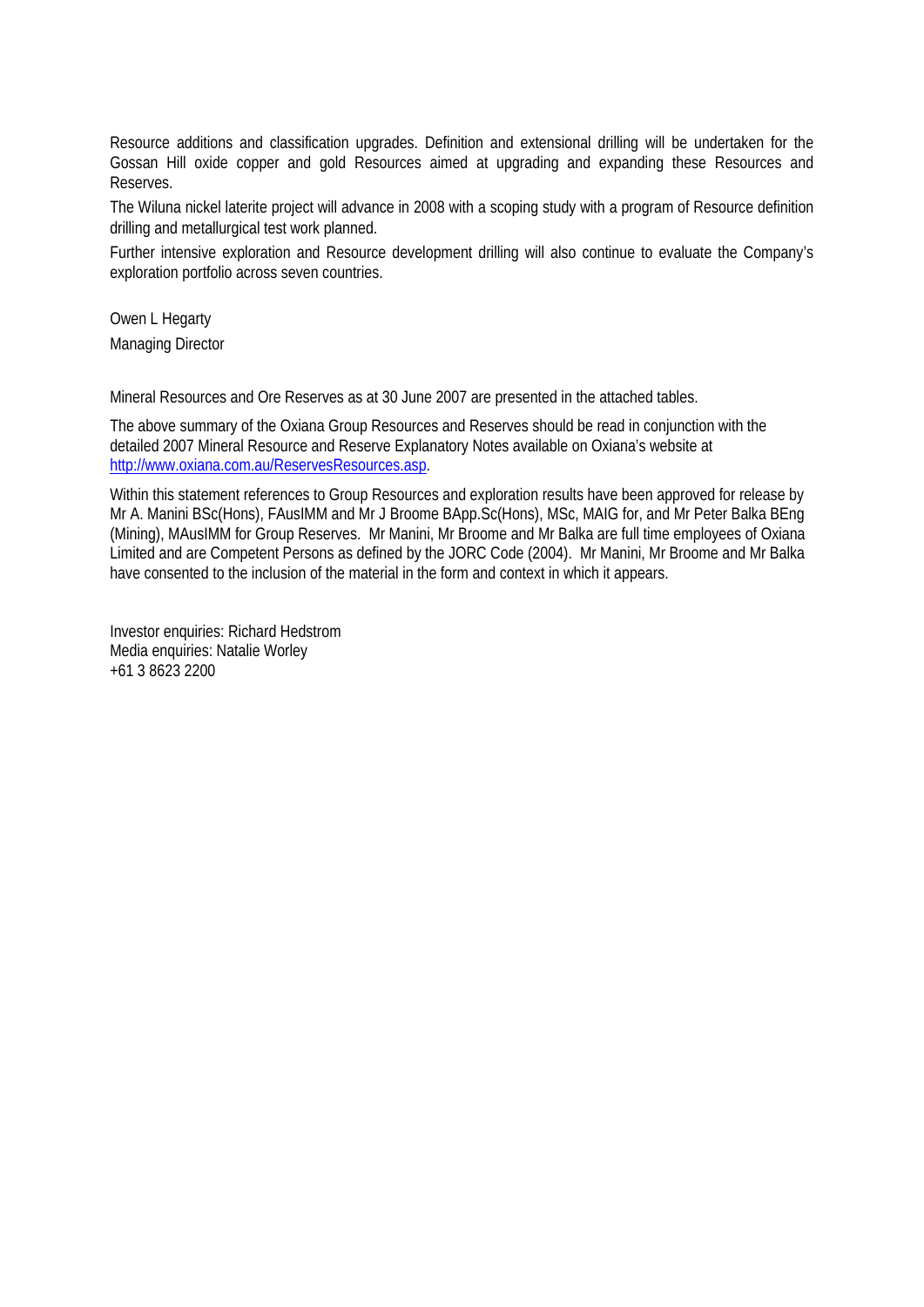## **Mineral Resources Statement as at 30 June 2007**

| <b>Sepon Mineral Resources</b>                              |                |                                  |                             |                           |                          |                           |                             |                           |                |                                           |                                  |                           |                  |                        |                          |
|-------------------------------------------------------------|----------------|----------------------------------|-----------------------------|---------------------------|--------------------------|---------------------------|-----------------------------|---------------------------|----------------|-------------------------------------------|----------------------------------|---------------------------|------------------|------------------------|--------------------------|
| <b>GOLD</b><br>(0.5g/t cut-off grade)                       |                | <b>Measured Resource</b>         |                             |                           |                          |                           | <b>Indicated Resource</b>   |                           |                |                                           | <b>Inferred Resource</b>         |                           |                  | <b>Contained Metal</b> |                          |
| <b>COPPER</b><br>(0.5% cut-off grade)                       | Tonnes<br>(Mt) | Gold grade<br>$(g/t \text{ Au})$ | Silver<br>grade<br>(g/t Ag) | Copper<br>grade<br>(% Cu) | Tonnes<br>(Mt)           | Gold<br>grade<br>(g/t Au) | Silver<br>grade<br>(g/t Ag) | Copper<br>grade<br>(% Cu) | Tonnes<br>(Mt) | Gold<br>grade<br>$(\bar{g}/t \text{ Au})$ | Silver<br>grade<br>$(g/t \, Ag)$ | Copper<br>grade<br>(% Cu) | Gold<br>(000 oz) | Silver<br>(000 oz)     | Copper<br>(000 t)        |
| <b>Sepon Gold</b>                                           |                |                                  |                             |                           |                          |                           |                             |                           |                |                                           |                                  |                           |                  |                        |                          |
| Sepon Gold Deposits <sup>1</sup><br>Oxide & Partial Oxide * | 3.6            | 1.58                             | 7.0                         |                           | 7.7                      | 1.91                      | 6.8                         |                           | 6.0            | 1.40                                      | 4.8                              |                           | 926              | 3,418                  |                          |
| Khanong Deposit <sup>2</sup><br>Oxide & Partial Oxide *     | 2.7            | 1.01                             | 3.2                         |                           | 0.7                      | 0.72                      | 3.5                         |                           | 0.4            | 0.67                                      | 1.4                              |                           | 112              | 370                    |                          |
| Thengkham North <sup>3</sup><br>Oxide & Partial Oxide       |                |                                  |                             |                           |                          |                           |                             |                           | 0.7            | 0.80                                      | 7.0                              |                           | 18               | 154                    |                          |
| Thengkham South <sup>3</sup><br>Oxide & Partial Oxide *+    |                |                                  |                             |                           |                          |                           |                             |                           | 0.7            | 0.74                                      | 4.1                              |                           | 16               | 90                     |                          |
| Stockpiles <sup>4</sup><br>Oxide & Partial Oxide *          | 2.7            | 1.16                             | 5.4                         |                           |                          |                           |                             |                           |                |                                           |                                  |                           | 102              | 468                    |                          |
| Total Oxide & Partial Oxide Gold                            | 9.0            | 1.28                             | 5.4                         | $\blacksquare$            | 8.4                      | 1.81                      | 6.5                         |                           | 7.7            | 1.25                                      | 4.8                              | $\overline{\phantom{a}}$  | 1,174            | 4,501                  | $\blacksquare$           |
| Sepon Gold Deposits <sup>1</sup> Primary                    | 5.7            | 2.70                             | 6.8                         | $\sim$                    | 16.9                     | 2.24                      | 7.8                         |                           | 12.5           | 1.27                                      | 6.1                              |                           | 2,219            | 7,978                  | $\overline{\phantom{a}}$ |
| Stockpiles - Primary <sup>4</sup>                           | 0.0            | 2.31                             | 6.8                         |                           | $\overline{\phantom{a}}$ | $\sim$                    |                             |                           | $\sim$         | $\sim$                                    | 0.0                              |                           | $\overline{1}$   | $\overline{1}$         | ٠                        |
| <b>Total Primary</b>                                        | 5.7            | 2.70                             | 6.8                         | $\blacksquare$            | 16.9                     | 2.24                      | 7.8                         |                           | 12.5           | 1.27                                      | 6.1                              | $\overline{\phantom{a}}$  | 2,220            | 7,980                  | $\blacksquare$           |
| Total - Oxide, Partial Oxide & Primary                      | 14.7           | 1.83                             | 5.9                         | $\blacksquare$            | 25.3                     | 2.10                      | 7.4                         | $\sim$                    | 20.2           | 1.26                                      | 5.6                              | $\blacksquare$            | 3,393            | 12,480                 | $\blacksquare$           |
| <b>Sepon Copper</b>                                         |                |                                  |                             |                           |                          |                           |                             |                           |                |                                           |                                  |                           |                  |                        |                          |
| Khanong <sup>2</sup> Supergene                              | 16.6           | 0.20                             | 20.5                        | 3.31                      | 4.5                      | 0.22                      | 21.2                        | 4.98                      | 4.4            | 0.25                                      | 10.0                             | 2.84                      | 174              | 15,366                 | 893                      |
| Thengkham North <sup>3</sup> Supergene                      |                |                                  |                             |                           | 3.5                      | 0.34                      | 21.2                        | 4.20                      | 6.9            | $0.30\,$                                  | 8.1                              | 1.14                      | 106              | 4,190                  | 226                      |
| Thengkham South 3 Supergene +                               |                |                                  |                             |                           |                          |                           |                             |                           | 10.7           | 0.19                                      | 4.4                              | 1.39                      | 66               | 1,512                  | 149                      |
| Phabing <sup>5</sup> Supergene                              |                |                                  |                             |                           |                          |                           |                             |                           | 2.0            | 0.16                                      | 2.0                              | 3.37                      | 10               | 129                    | 68                       |
| Copper stockpiles <sup>4</sup>                              | 2.9            | 0.20                             | 20.5                        | 2.15                      |                          |                           |                             |                           | ÷.             | $\sim$                                    | $\overline{\phantom{a}}$         | $\sim$                    | 18               | 1,885                  | 61                       |
| <b>Total Supergene Copper</b>                               | 19.4           | 0.20                             | 20.5                        | 3.13                      | 7.9                      | 0.27                      | 21.2                        | 4.64                      | 24.0           | 0.23                                      | 7.8                              | 1.75                      | 375              | 23,081                 | 1,398                    |
| Khanong <sup>2</sup> Primary                                | 2.0            | 0.19                             | 6.7                         | 1.73                      | 1.2                      | 0.24                      | 6.9                         | 1.67                      | 7.2            | 0.06                                      | 5.6                              | 1.18                      | 35               | 2,014                  | 140                      |
| Thengkham North <sup>3</sup> Primary                        |                |                                  |                             |                           |                          |                           |                             |                           | 1.2            | 0.23                                      | 8.7                              | 1.06                      | 9                | 347                    | 13                       |
| Thengkham South 3 Primary +                                 |                |                                  |                             |                           |                          | $\sim$                    | $\overline{\phantom{a}}$    |                           | 4.5            | 0.16                                      | 4.4                              | 0.81                      | 23               | 633                    | 36                       |
| <b>Total Primary Copper</b>                                 | 2.0            | 0.19                             | 6.7                         | 1.73                      | 1.2                      | 0.24                      | 6.9                         | 1.67                      | 12.9           | 0.11                                      | 6.1                              | 1.04                      | 68               | 2,994                  | 189                      |
| <b>Total - Supergene Plus Primary Copper</b>                | 21.4           | 0.20                             | 19.2                        | 3.00                      | 9.2                      | 0.27                      | 19.3                        | 4.24                      | 36.9           | 0.19                                      | 7.2                              | 1.50                      | 442              | 26,075                 | 1,587                    |
| <b>Total Resources</b>                                      |                |                                  |                             |                           |                          |                           |                             |                           |                |                                           |                                  |                           | 3,835            | 38,556                 | 1,587                    |

\* Total Oxide and Partial Oxide Resources.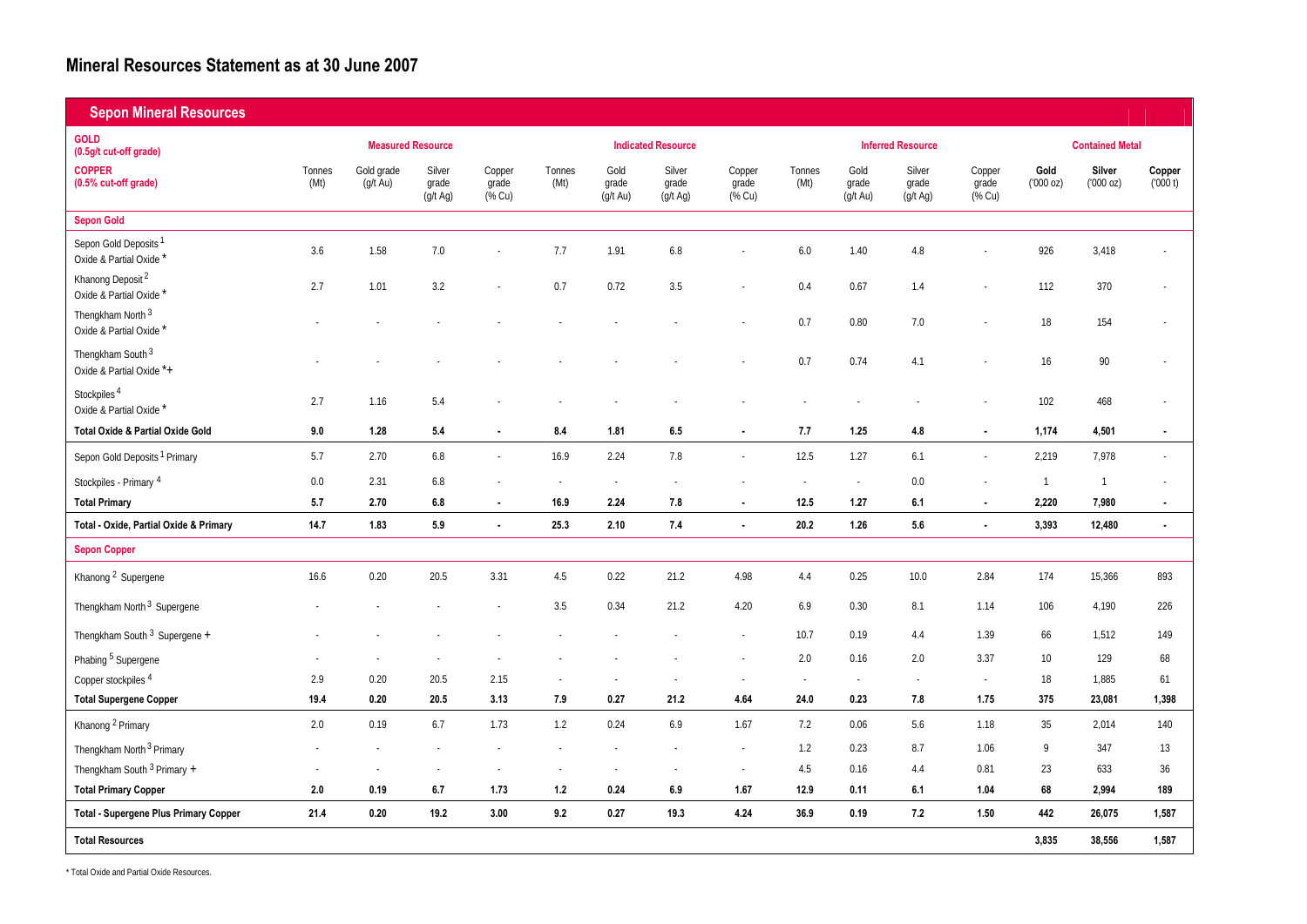+ Silver grades for the Thengkham South deposit has been applied from the 2006 estimate.

Significant figures do not imply precision. Figures are rounded according to JORC Code guidelines.

**Competent Persons:**  1 Paul Quigley & Chris Gerteisen 2 Duncan Hackman <sup>3</sup> Paul Quigley 4 Paul Quigley & Tony Macfarlane 5 Jared Broome & Antony Manini

The information in this report which Relates to Mineral Resources is based on and accurately reflects reports prepared by the persons named above. All of the persons listed are Members of the Australasian Institute of Mini to the style of mineralisation, the type of deposit and the activity underaken to qualify as a "Competent Person" under the JORC Code for Reporting of Mineral Resources and Ore Reserves (2004 Edition). Each of the Competen appears. Mr Quigley, Mr Gerleisen and Mr Macfarlane are employees of Lane Xang Minerals Limited a subsidiary Company of Oxiana Limited. Mr Jared Broome and Mr Antony Manini are employees of Oxiana Limited. Mr Hackman is th

The Measured and Indicated Minerals Resources tabled above are inclusive of those Mineral Resources modified to produce the Ore Reserves. For further details refer to 30 June 2007 Mineral Resource Splanatory Notes at www.o

#### **Golden Grove Mineral Resources**

| <b>ZINC, COPPER &amp; GOLD RESOURCES</b> |                |                                               |                           | <b>Measured + Indicated</b><br>Mineral Resource <sup>**</sup> |                             |                                            |                |                                               |                           | <b>Inferred</b><br><b>Mineral Resource</b> |                             |                         |                 |                   | <b>Contained</b><br><b>Metal</b> |                   |                 |
|------------------------------------------|----------------|-----------------------------------------------|---------------------------|---------------------------------------------------------------|-----------------------------|--------------------------------------------|----------------|-----------------------------------------------|---------------------------|--------------------------------------------|-----------------------------|-------------------------|-----------------|-------------------|----------------------------------|-------------------|-----------------|
|                                          | Tonnes<br>(Mt) | Zinc<br>grade<br>$(% \mathbb{R}^2)$ $(\%$ Zn) | Copper<br>grade<br>(% Cu) | Gold<br>grade<br>$(g/t \text{ Au})$                           | Silver<br>grade<br>(g/t Ag) | Lead<br>grade<br>$(% \mathbb{R}^2)$ (% Pb) | Tonnes<br>(Mt) | Zinc<br>grade<br>$(% \mathbb{R}^2)$ $(\%$ Zn) | Copper<br>grade<br>(% Cu) | Gold<br>grade<br>$(g/t \text{ Au})$        | Silver<br>grade<br>(g/t Ag) | Lead<br>grade<br>(% Pb) | Zinc<br>(000 t) | Copper<br>(000 t) | Gold<br>(000 oz)                 | Silver<br>(00000) | Lead<br>(000 t) |
| <b>Golden Grove Zinc</b>                 |                |                                               |                           |                                                               |                             |                                            |                |                                               |                           |                                            |                             |                         |                 |                   |                                  |                   |                 |
| Gossan Hill Primary Zinc <sup>1A</sup>   | 4.9            | 14.4                                          | 0.3                       | 1.89                                                          | 97.1                        | 1.5                                        | 2.9            | 11.0                                          | 0.3                       | 1.22                                       | 90.3                        | 1.4                     | 1,021           | 24                | 411                              | 23,723            | 115             |
| Scuddles Primary Zinc1A                  | 1.1            | 12.0                                          | 0.6                       | 1.06                                                          | 91.1                        | 1.0                                        | 0.5            | 9.4                                           | 0.5                       | 0.96                                       | 68.8                        | 0.8                     | 175             | 9                 | 52                               | 4,234             | 15              |
| Total Zinc <sup>1</sup>                  | 6.0            | 13.9                                          | 0.4                       | 1.73                                                          | 96.0                        | 1.4                                        | 3.4            | 10.7                                          | 0.3                       | 1.19                                       | 87.4                        | 1.3                     | 1,196           | 33                | 463                              | 27,957            | 130             |
| <b>Golden Grove Copper</b>               |                |                                               |                           |                                                               |                             |                                            |                |                                               |                           |                                            |                             |                         |                 |                   |                                  |                   |                 |
| Gossan Hill Primary Copper 1A            | 9.0            | 0.2                                           | 3.2                       | 0.40                                                          | 15.0                        | 0.0                                        | 2.0            | 0.4                                           | 2.3                       | 0.57                                       | 20.2                        | 0.1                     |                 | 331               | 152                              | 5,650             | $\sim$          |
| Scuddles Primary Copper <sup>1A</sup>    | 3.6            | 0.4                                           | 3.0                       | 0.35                                                          | 12.9                        | 0.0                                        | 0.6            | 0.3                                           | 2.8                       | 0.23                                       | 8.7                         | 0.0                     | $\sim$          | 124               | 45                               | 1,663             |                 |
| Gossan Hill Oxide Copper 2B              | 4.1            | $\overline{\phantom{a}}$                      | 1.9                       | $\sim$                                                        | $\sim$                      | $\sim$                                     | $\sim$         | $\sim$                                        | $\sim$                    | $\sim$                                     | $\sim$                      | $\sim$                  |                 | 77                | $\sim$                           | $\sim$            |                 |
| <b>Total Primary &amp; Oxide Copper</b>  | 16.7           | 0.2                                           | 2.8                       | 0.29                                                          | 10.9                        | 0.0                                        | 2.6            | 0.3                                           | 2.4                       | 0.49                                       | 17.6                        | 0.1                     | $\blacksquare$  | 532               | 197                              | 7,313             | $\blacksquare$  |
| <b>Golden Grove Gold</b>                 |                |                                               |                           |                                                               |                             |                                            |                |                                               |                           |                                            |                             |                         |                 |                   |                                  |                   |                 |
| Gossan Hill Oxide Gold <sup>3C</sup>     | 1.0            | $\sim$                                        | $\sim$                    | 3.10                                                          | 94.0                        | $\sim$                                     | 0.1            |                                               | $\sim$                    | 4.30                                       | 197.0                       | $\sim$                  | $\sim$          | $\sim$            | 113                              | 3,586             | $\sim$          |
| <b>Total Primary &amp; Oxide Gold</b>    | 1.0            | $\blacksquare$                                | $\blacksquare$            | 3.10                                                          | 94.0                        | $\blacksquare$                             | 0.1            | $\sim$                                        | $\blacksquare$            | 4.30                                       | 197.0                       | $\blacksquare$          | $\blacksquare$  | $\blacksquare$    | 113                              | 3,586             | $\blacksquare$  |
| <b>Total Resources</b>                   |                |                                               |                           |                                                               |                             |                                            |                |                                               |                           |                                            |                             |                         | 1,196           | 565               | 773                              | 38,856            | 130             |

A Cut-off grade for primary zinc and copper Resources approximate economic cut-off grades<sup>B</sup>0.5% cut off grade, C 1.0g/t Au equivalent cut off grade.

\*\* Total Measured plus Indicated Resources.

Significant figures do not imply precision. Figures are rounded according to JORC Code guidelines.

#### **Competent Persons:**

1 Elizabeth Florkiewicz 2 Paul Blackney

3 Robert Singer

The information in this report which Relates to Mineral Resources is based on and accurately reflects reports prepared by the persons named above. All of the persons listed are Members of the Australasian Institute of Mini to the style of mineralisation, the type of deposit and the activity underaken to qualify as a 'Competent Person' under the JORC Code for Reporting of Mineral Resources and Ore Reserves (2004 Edition). Each of the Competen appears. Ms Elizabeth Florkewicz is a former employee of Oxiana Limited. Mr Blackney is an employee of Snowden Mining Industry Consultants Pty. Ltd. Mr Singer is a former employee of Newmont Golden Grove Operations Pty. Lt

The Measured and Indicated Minerals Resources tabled above are inclusive of those Mineral Resources modified to produce the Ore Reserves. For further details refer to 30 June 2007 Mineral Resource Stolanatory Notes at www.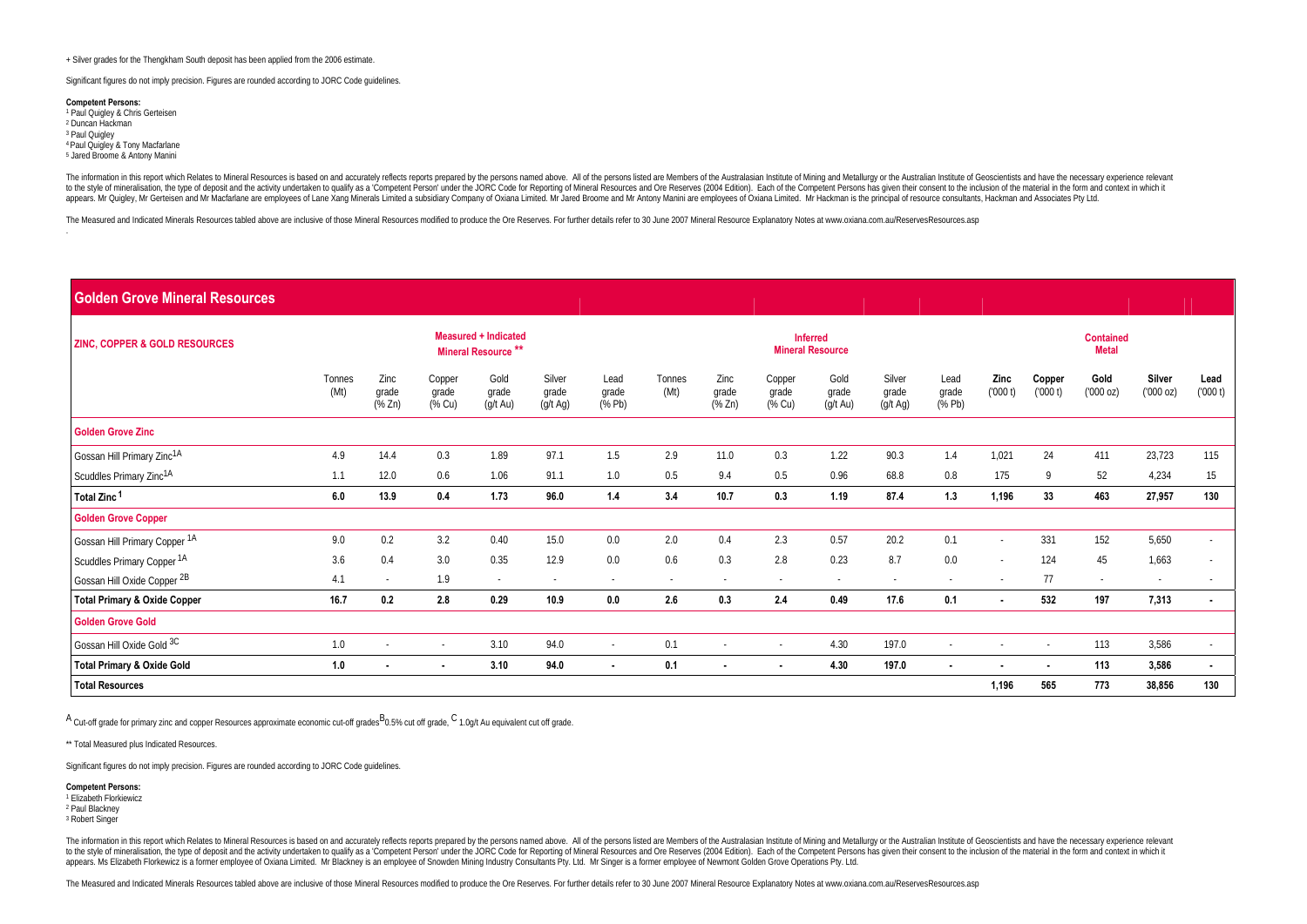| <b>Prominent Hill Mineral Resources</b>    |                |                                     |                                    |                           |                |                                     |                              |                           |                |                                     |                                    |                           |                  |                                  |                   |
|--------------------------------------------|----------------|-------------------------------------|------------------------------------|---------------------------|----------------|-------------------------------------|------------------------------|---------------------------|----------------|-------------------------------------|------------------------------------|---------------------------|------------------|----------------------------------|-------------------|
| <b>COPPER</b><br>(0.3% cut-off grade)      |                |                                     | <b>Measured</b><br><b>Resource</b> |                           |                |                                     | Indicated<br><b>Resource</b> |                           |                |                                     | <b>Inferred</b><br><b>Resource</b> |                           |                  | <b>Contained</b><br><b>Metal</b> |                   |
| <b>GOLD-ONLY</b><br>(0.5g/t cut-off grade) | Tonnes<br>(Mt) | Gold<br>grade<br>$(g/t \text{ Au})$ | Silver<br>grade<br>(g/t Ag)        | Copper<br>grade<br>(% Cu) | Tonnes<br>(Mt) | Gold<br>grade<br>$(g/t \text{ Au})$ | Silver<br>grade<br>(g/t Ag)  | Copper<br>grade<br>(% Cu) | Tonnes<br>(Mt) | Gold<br>grade<br>$(g/t \text{ Au})$ | Silver<br>grade<br>(g/t Ag)        | Copper<br>grade<br>(% Cu) | Gold<br>(000 oz) | Silver<br>('000 oz)              | Copper<br>(000 t) |
| <b>Prominent Hill</b>                      |                |                                     |                                    |                           |                |                                     |                              |                           |                |                                     |                                    |                           |                  |                                  |                   |
| Copper Mineralisation <sup>1</sup>         | 42.9           | 0.52                                | 4.06                               | 1.69                      | 46.4           | 0.41                                | 2.59                         | 1.14                      | 63.5           | 0.50                                | 2.40                               | 0.94                      | 2,347            | 14,375                           | 1,850             |
| Gold Only Mineralisation                   | 0.0            | 0.62                                | 2.36                               | $\blacksquare$            | 16.8           | 1.29                                | 1.27                         | $\blacksquare$            | 21.4           | 0.97                                | 1.09                               | $\overline{\phantom{a}}$  | 1,364            | 1,435                            |                   |
| <b>Total Resources</b>                     |                |                                     |                                    |                           |                |                                     |                              |                           |                |                                     |                                    |                           | 3,711            | 15,810                           | 1,850             |

Significant figures do not imply precision. Figures are rounded according to JORC Code guidelines.

#### **Competent Persons:**

1 Duncan Hackman &

Jared Broome

The information in this report which Relates to Mineral Resources is based on and accurately reflects reports prepared by the persons named above. All of the persons listed are Members of the Australasian Institute of Mini to the style of mineralisation, the type of deposit and the activity underaken to qualify as a "Competent Person" under the JORC Code for Reporting of Mineral Resources and Ore Reserves (2004 Edition). Each of the Competen appears. Mr. Duncan Hackman is the principal of resource consultants, Hackman and Associates Pty Ltd. Mr. Jared Broome is an employee of Oxiana Limited.

For further details refer to 30 June 2007 Mineral Resource Explanatory Notes at www.oxiana.com.au/ReservesResources.asp

| <b>Martabe Mineral Resources</b> |                |                                  |                          |                           |                |                                  |                        |
|----------------------------------|----------------|----------------------------------|--------------------------|---------------------------|----------------|----------------------------------|------------------------|
| <b>Gold Resources</b>            |                | <b>Measured Resource</b>         |                          | <b>Indicated Resource</b> |                | <b>Inferred Resource</b>         | <b>Contained Metal</b> |
| (0.5g/t Au cut-off grade)        | Tonnes<br>(Mt) | Gold grade<br>$(g/t \text{ Au})$ | Tonnes<br>(Mt)           | Gold grade<br>(g/t Au)    | Tonnes<br>(Mt) | Gold grade<br>$(q/t \text{ Au})$ | Gold<br>(000 oz)       |
| <b>Baskara</b>                   | ۰              | ۰                                | $\overline{\phantom{0}}$ |                           | 36.6           | 1.0                              | 1,191                  |
| Pelangi <sup>2</sup>             |                | ٠                                | $\blacksquare$           | $\overline{\phantom{a}}$  | 10.4           | 1.1                              | 368                    |
| Purnama                          | $\blacksquare$ | ٠                                | 48.8                     | 1.8                       | 42.5           | 1.1                              | 4,371                  |
| <b>Total Resources</b>           | $\blacksquare$ | ٠                                | 48.8                     | 1.8                       | 89.5           | 1.1                              | 5,930                  |
| <b>Silver Resources</b>          |                | <b>Measured Resource</b>         |                          | <b>Indicated Resource</b> |                | <b>Inferred Resource</b>         | <b>Contained Metal</b> |

| <b>Silver Resources</b>   |                | Measured Resource                  |                | <b>Illuicated Resource</b>         |                | <b>INTERNATION</b>                 | <b>Contained Metal</b>     |
|---------------------------|----------------|------------------------------------|----------------|------------------------------------|----------------|------------------------------------|----------------------------|
| (0.5g/t Au cut-off grade) | Tonnes<br>(Mt) | Silver grade<br>$(q/t \text{ Aq})$ | Tonnes<br>(Mt) | Silver grade<br>$(q/t \text{ Aq})$ | Tonnes<br>(Mt) | Silver grade<br>$(q/t \text{ Aq})$ | <b>Silver</b><br>('000 oz) |
| <b>Baskara</b>            |                | $\blacksquare$                     | $\blacksquare$ |                                    | 36.6           |                                    | 5,207                      |
| Purnama                   |                | $\sim$                             | 48.8           | 24                                 | 42.5           | 13                                 | 54.800                     |
| <b>Total Resources</b>    |                | $\overline{\phantom{a}}$           | 48.8           | 24                                 | 79.1           | o                                  | 60,007                     |

Significant figures do not imply precision. Figures are rounded according to JORC Code guidelines.

Competent Persons:

1 Ingvar Kirchner & Graham Petersen

2 Ingvar Kirchner, Iain MacFarlane & Graham Petersen

The information in this report which Relates to Mineral Resources is based on and accurately reflects reports prepared by the persons named above. All of the persons listed are Members of the Australian Institute of Mining appears. Mr. Ingvar Kirchner is a Principal Resource Geologist, Coffey Mining Ltd. Mr Iain MacFarlane is a Senior Consultant Resources, Coffee Mining Ltd. Mr. Graham Petersen is the Geology Manager Martabe, PT Agincourt Mi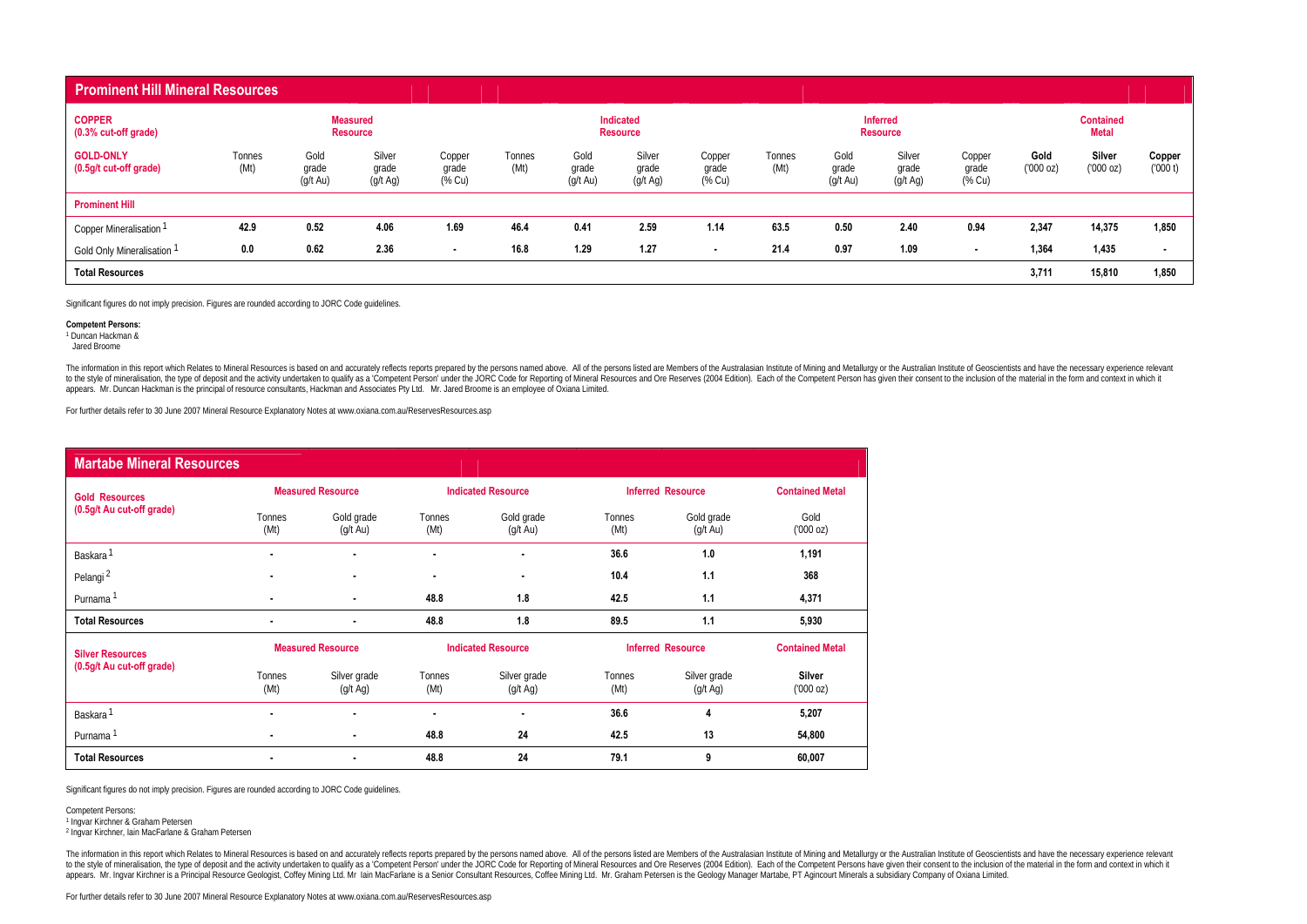| <b>Wiluna Nickel Laterite Mineral Resources</b> |                |                          |                           |                          |                           |                          |                |                          |                           |                          |                   |
|-------------------------------------------------|----------------|--------------------------|---------------------------|--------------------------|---------------------------|--------------------------|----------------|--------------------------|---------------------------|--------------------------|-------------------|
| Nickel<br>$(0.5\% \text{ cut-off grade})$       |                | <b>Measured Resource</b> |                           |                          | <b>Indicated Resource</b> |                          |                | <b>Inferred Resource</b> |                           | <b>Contained Metal</b>   |                   |
|                                                 | Tonnes<br>(Mt) | Nickel grade<br>(% Ni)   | Cobalt grade<br>$(\%$ Co) | Tonnes<br>(Mt)           | Nickel grade<br>(% Ni)    | Cobalt grade<br>(% Co)   | Tonnes<br>(Mt) | Nickel grade<br>(% Ni)   | Cobalt grade<br>$(\%$ Co) | <b>Nickel</b><br>(000 t) | Cobalt<br>(000 t) |
| Nickel <sup>*</sup>                             | $\sim$         | $\sim$                   | $\blacksquare$            | $\overline{\phantom{a}}$ | $\blacksquare$            | $\overline{\phantom{a}}$ | 80.5           | 0.77                     | 0.06                      | 620                      | 47                |
| <b>Total Resources</b>                          | $\blacksquare$ | $\blacksquare$           | $\sim$                    | $\overline{\phantom{a}}$ | $\blacksquare$            | $\overline{\phantom{a}}$ | 80.5           | 0.77                     | 0.06                      | 620                      | 47                |

\* 68% limonite and 32% saprolite nickel laterite mineralisation.

Significant figures do not imply precision. Figures are rounded according to JORC Code guidelines.

Competent Person: 1 Andrew Ross

The information in this report which Relates to Mineral Resources is based on and accurately reflects reports prepared by the persons named above. All of the<br>persons listed are Members of the Australasian Institute of Mini relevant to the style of mineralisation, the type of deposit and the activity undertaken to qualify as a 'Competent Person' under the JORC Code for Reporting of Mineral Resources and Ore Reserves (2004 Edition). The Competent Person has given their consent to the inclusion of the material in the form and context in which it appears. Mr Andrew Ross is an employee of Snowden Mining Industry Consultants.

For further details refer to 30 June 2007 Mineral Resource Explanatory Notes at www.oxiana.com.au/ReservesResources.asp

| <b>Total Oxiana Group Resources (Contained Metal) *</b> |            |              |             |           |           |             |             |
|---------------------------------------------------------|------------|--------------|-------------|-----------|-----------|-------------|-------------|
|                                                         | Gold (Moz) | Silver (Moz) | Copper (Mt) | Zinc (Mt) | Lead (Mt) | Nickel (Mt) | Cobalt (Mt) |
| Sepon Gold                                              | 3.4        | 12.5         |             |           |           |             |             |
| <b>Sepon Copper</b>                                     | 0.4        | 26.1         | 1.6         |           |           |             |             |
| <b>Golden Grove Operations</b>                          | 0.8        | 38.9         | 0.6         | 1.2       | 0.1       |             |             |
| <b>Prominent Hill</b>                                   | 3.7        | 15.8         | 1.9         |           |           |             |             |
| <b>Martabe</b>                                          | 5.9        | 60.0         |             |           |           |             |             |
| <b>Wiluna Nickel Laterite</b>                           |            |              |             |           |           | 0.6         | 0.05        |
| <b>Total Resources</b>                                  | 14.3       | 153.2        | 4.0         | 1.2       | 0.1       | 0.6         | 0.05        |

For further details refer to 30 June 2007 Mineral Resource Explanatory Notes at www.oxiana.com.au/ReservesResources.asp

Significant figures do not imply precision. Figures are rounded according to JORC Code guidelines.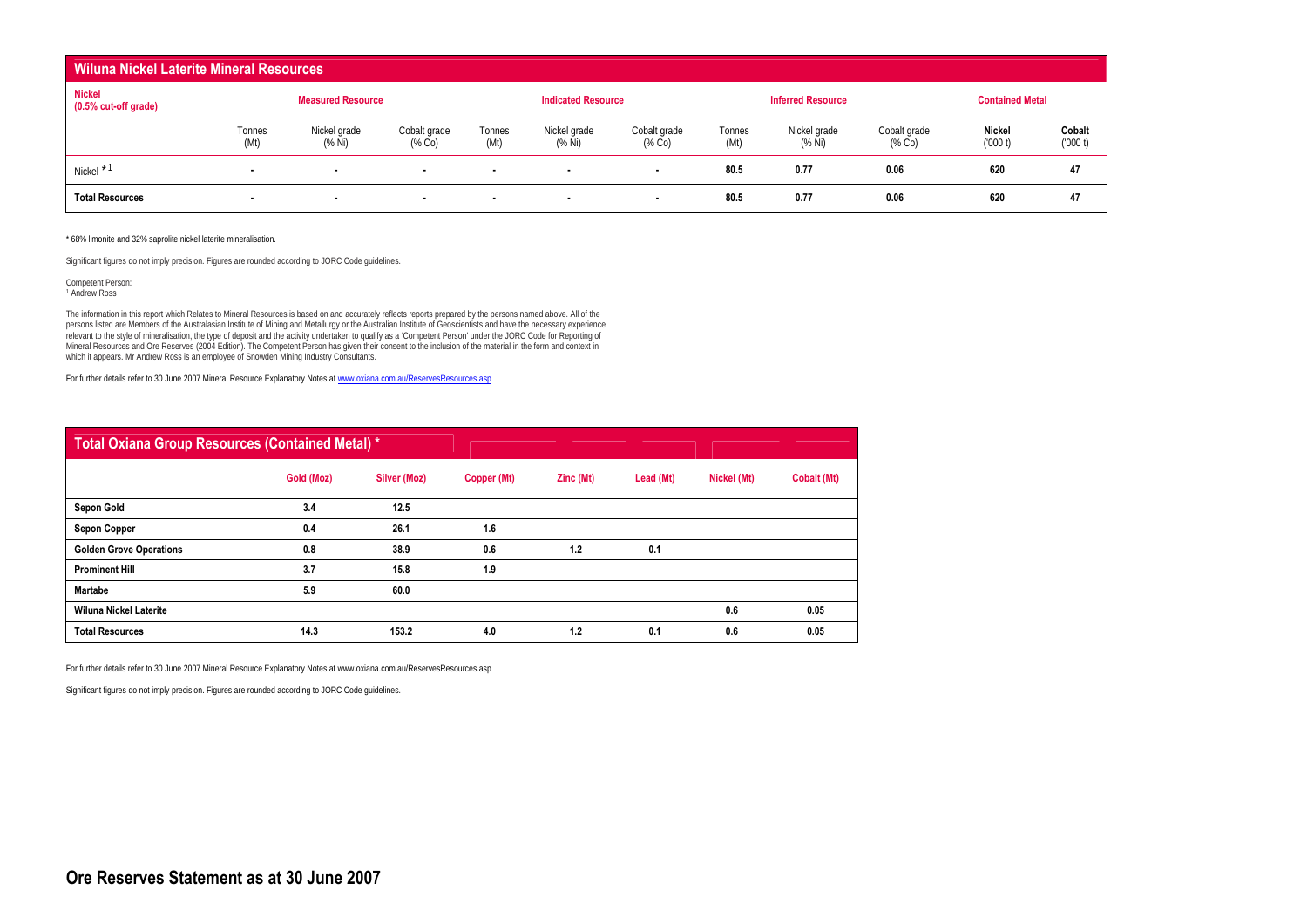| <b>Sepon Ore Reserves</b>             |               |                        |                                  |                        |               |                        |                             |                        |                                |                                         |                                  |
|---------------------------------------|---------------|------------------------|----------------------------------|------------------------|---------------|------------------------|-----------------------------|------------------------|--------------------------------|-----------------------------------------|----------------------------------|
| <b>Gold &amp; Copper Ore Reserves</b> |               |                        | <b>Proved</b><br><b>Reserves</b> |                        |               |                        | Probable<br><b>Reserves</b> |                        |                                | <b>Contained</b><br><b>Metal</b>        |                                  |
|                                       | Tonnes<br>(M) | Gold Grade<br>(g/t Au) | Silver Grade<br>(g/t Ag)         | Copper Grade<br>(% Cu) | Tonnes<br>(M) | Gold Grade<br>(g/t Au) | Silver Grade<br>(g/t Ag)    | Copper Grade<br>(% Cu) | Gold<br>$(000 \text{ ounces})$ | <b>Silver</b><br>$(000 \text{ ounces})$ | Copper<br>$(000 \text{ tonnes})$ |
| Sepon Gold Deposits                   | 1.00          | 1.25                   | 1.38                             |                        | 2.04          | 1.76                   | 2.56                        |                        | 156                            | 212                                     |                                  |
| Gold stockpiles                       | 0.87          | 1.46                   | 4.80                             |                        |               |                        |                             |                        | 41                             | 134                                     |                                  |
| Sepon Copper Deposits                 | 10.26         |                        |                                  | 4.48                   | 4.54          |                        |                             | 5.89                   |                                |                                         | 728                              |
| Copper stockpiles                     | 2.34          |                        |                                  | 2.47                   |               |                        |                             |                        |                                |                                         | 58                               |
| <b>Total Ore Reserves</b>             |               |                        |                                  |                        |               |                        |                             |                        | 197                            | 346                                     | 786                              |

The information in this report which Relates to Ore Reserves is based on and accurately reflects reports prepared by Mr Tony Macfarlane. Mr Macfarlane qualifies as a 'Competent Person' under the JORC Code for Reporting of Xang Minerals Limited and has given his consent to the inclusion of material in the form and context in which it appears. For further details refer to 30 June 2007 Ore Reserve Explanatory Notes at www.oxiana.com.au/Reserve

| <b>Golden Grove Ore Reserves</b>                |                |                                               |                           |                                     |                             |                  |                |                                               |                             |                                     |                             |                                            |                                 |                            |                                  |                                   |                          |
|-------------------------------------------------|----------------|-----------------------------------------------|---------------------------|-------------------------------------|-----------------------------|------------------|----------------|-----------------------------------------------|-----------------------------|-------------------------------------|-----------------------------|--------------------------------------------|---------------------------------|----------------------------|----------------------------------|-----------------------------------|--------------------------|
| <b>Zinc &amp; Copper Ore</b><br><b>Reserves</b> |                |                                               |                           | Proved<br><b>Reserves</b>           |                             |                  |                |                                               | Probable<br><b>Reserves</b> |                                     |                             |                                            |                                 |                            | <b>Contained</b><br><b>Metal</b> |                                   |                          |
|                                                 | Tonnes<br>(Mt) | Zinc<br>Grade<br>$(% \mathbb{R}^2)$ $(\%$ Zn) | Copper<br>Grade<br>(% Cu) | Gold<br>Grade<br>$(g/t \text{ Au})$ | Silver<br>Grade<br>(g/t Ag) | Lead Grade<br>(% | Tonnes<br>(Mt) | Zinc<br>Grade<br>$(% \mathbb{R}^2)$ $(\%$ Zn) | Copper Grade<br>% Cu)       | Gold<br>Grade<br>$(g/t \text{ Au})$ | Silver<br>Grade<br>(g/t Ag) | Lead Grade<br>$(% \mathbb{R}^2)$ $(\%$ Pb) | <b>Zinc</b><br>(000)<br>tonnes) | Copper<br>(000)<br>tonnes) | Gold<br>(000)<br>ounces)         | <b>Silver</b><br>(000)<br>ounces) | Lead<br>(000)<br>tonnes) |
| Primary Zinc                                    | 3.57           | 13.23                                         | 0.29                      | 1.69                                | 86.3                        | 1.39             | 0.90           | 12.73                                         | 0.29                        | 1.60                                | 78.3                        | 1.69                                       | 587                             | 13                         | 241                              | 12,163                            | 65                       |
| <b>Primary Copper</b>                           | 4.38           | 0.39                                          | 3.57                      | 0.34                                | 14.8                        | 0.02             | 1.00           | 0.15                                          | 2.49                        | 0.26                                | 11.8                        | 0.02                                       | 19                              | 181                        | 57                               | 2,458                             |                          |
| <b>Total Ore Reserves</b>                       |                |                                               |                           |                                     |                             |                  |                |                                               |                             |                                     |                             |                                            | 605                             | 194                        | 298                              | 14,621                            | 66                       |

The information in this report which Relates to Ore Reserves is based on and accurately reflects reports prepared by Mr Nick Mosenthal and Mr Peter Balka. Mr Mosenthal and Mr Balka qualify as 'Competent Persons' under the

| <b>Prominent Hill Ore Reserves</b>    |               |                        |                                  |                        |               |                                  |                             |                        |                       |                                         |                                     |
|---------------------------------------|---------------|------------------------|----------------------------------|------------------------|---------------|----------------------------------|-----------------------------|------------------------|-----------------------|-----------------------------------------|-------------------------------------|
| <b>Gold &amp; Copper Ore Reserves</b> |               |                        | <b>Proved</b><br><b>Reserves</b> |                        |               |                                  | Probable<br><b>Reserves</b> |                        |                       | <b>Contained</b><br>Metal               |                                     |
|                                       | Tonnes<br>(M) | Gold Grade<br>(g/t Au) | Silver Grade<br>(g/t Ag)         | Copper Grade<br>(% Cu) | Tonnes<br>(M) | Gold Grade<br>$(g/t \text{ Au})$ | Silver Grade<br>(g/t Ag)    | Copper Grade<br>(% Cu) | Gold<br>('000 ounces) | <b>Silver</b><br>$(000 \text{ ounces})$ | <b>Copper</b><br>$(000 \t{tonnes})$ |
| <b>Total Ore Reserves</b>             | 35.70         | 0.50                   | 4.0                              | 1.67                   | 33.10         | 0.67                             | 2.3                         | 0.87                   | 1,294                 | 7,058                                   | 883                                 |

The information in this report which Relates to Ore Reserves is based on and accurately reflects reports prepared by Mr Peter Balka. Mr Balka qualifies as a 'Competent Persons' under the JORC Code for Reporting of Mineral to the inclusion of material in the form and context in which it appears. For Further details refer to 30 June 2007 Ore Reserve Explanatory Notes at www.oxian.com/ReservesResources.asp.